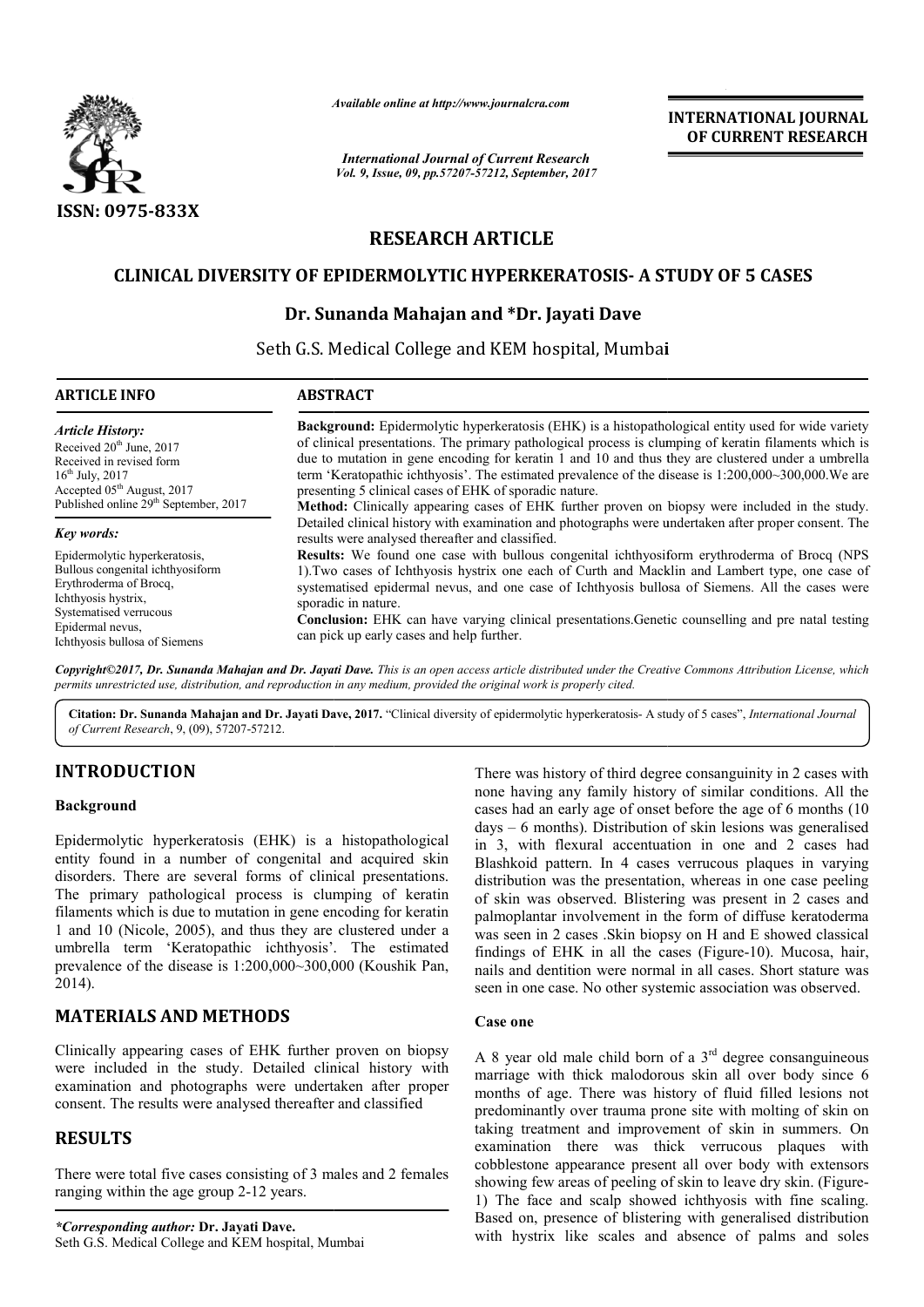hyperkeratosis, it was classified as EHK NPS-1. A clinical diagnosis of Bullous congenital ichthyosiform erythroderma of Brocq (BCIE) was made (Table 2) (John, 1994).



**Figure 1. Thick verrucous plaques with cobblestone pattern present all over body with extensors showing few areas of peeling of skin to leave dry skin**

### **Case two**

A 5 year old male child born of third degree consanguineous marriage with complaints of peeling of skin and fluid filled lesions on trauma prone site since 10 days of birth. History of healing of lesions spontaneously with hyperpigmentation but no scarring. Patient had short stature. On Examination there was peeling of skin over bilateral hands and forearm and back with few collapsed blisters over back and abdomen. (Figure-2) Mauserung phenomenon (Figure 3) i.e. localization of dark grey hyperkeratosis to the flexural sites and areas of peeling of the skin among hyperkeratotic areas was present. There was presence of lichenification over flexures. Palms and soles showed yellowish hyperkeratotic skin. (Figure-4) Based on presence of palmo plantar hyperkeratosis, with localised blistering and scaling with absence of erythroderma was classified as EHK PS-1. (Table 2) (3). A clinical diagnosis of Ichthyosis bullosa of Siemens with palmoplantar keratoderma was made.

### **Case three**

A 3 years female child born of non consanguineous marriage with complaints of thick hyperpigmented skin over body since 6 months of age with thickening of skin over palms soles with yellowish appearance since 3 months. There was no history of blistering at birth. On examination there was multiple linear hyperpigmented verrucous plaques with thick dry scaling arranged symmetrically in a blashkoid pattern over body with palmoplantar keratoderma and sparing of face(Figure-5,6) . Based on classification of EHK, presence of hystrix scales in a generalised distribution and palms, soles involvement with absence of blistering could not be classified into any of the six types. (Table 2) (3). A diagnosis of Ichthyosis hystrix Curth and Macklin sporadic variant was made.

#### **Case Four**

A 2 years female child born of non consanguineous marriage with complaints of progressive thick blackish skin in a linear pattern over body. There was no history of blistering at birth. On examination there was thick brownish warty excrescences in a blashkoid pattern over body extending onto palms and soles with sparing of face (Figure 7). Based on classification of EHK, could not be classified into any of the six types (Table2) (3). We clinically diagnosed it as systematised epidermal nevus, sporadic variant.



**Figure 2. Peeling of skin and fluid filled lesions**



**Figure 3. Mauserungs phenomenon**



**Figure 4. Diffuse palmoplantar keratoderma Lichenification over flexure ie bilateral cubital fossa, neck creases, popliteal fossa, ankle**

#### **Case Five**

A twelve year old male born of non consanguineous marriage with complaints of multiple hyperpigmented lesions on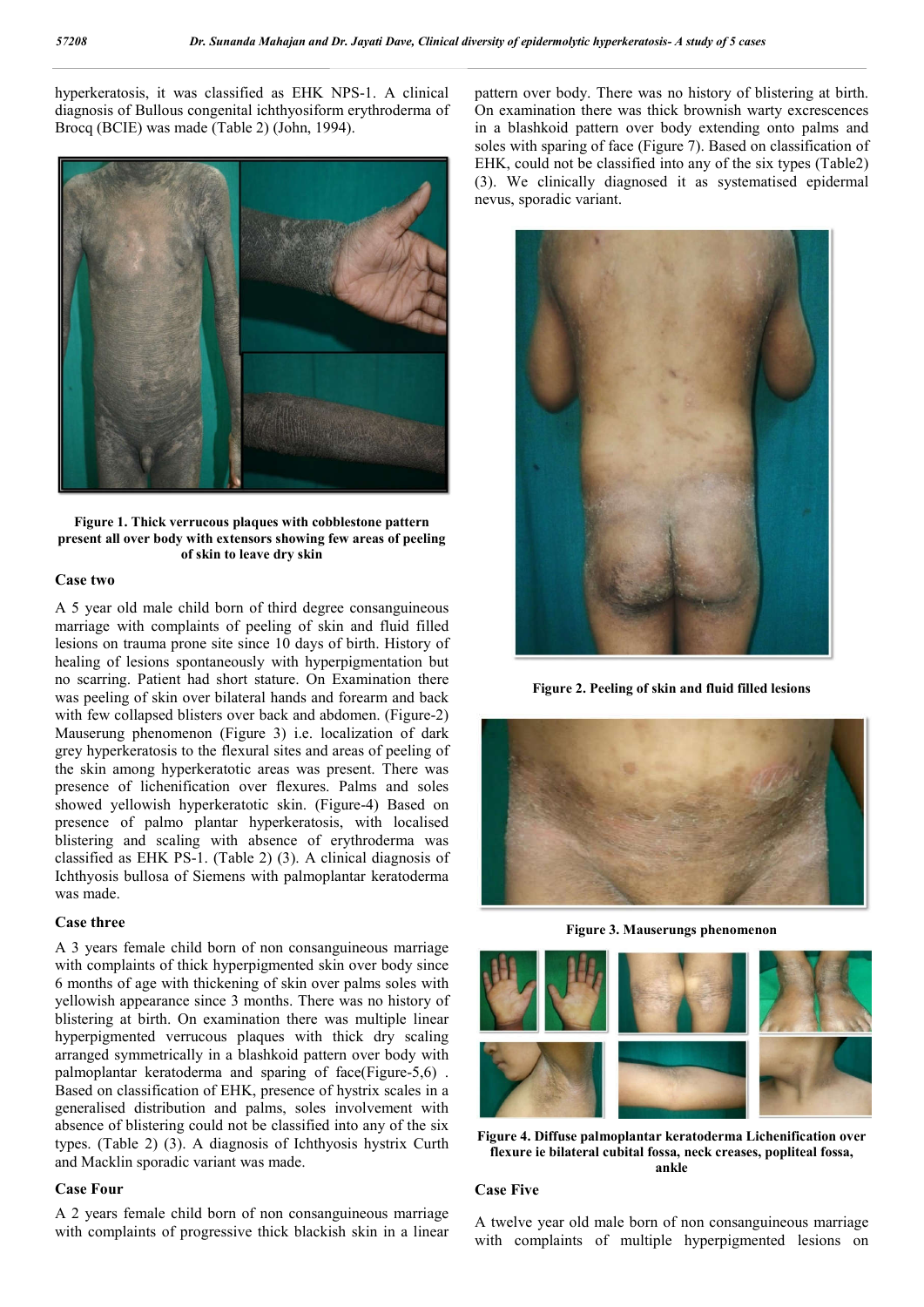bilateral upper limb, lower limb and trunk since 2months of age. No history of blistering prior to appearance of lesion. On examination there was verrucous ridged plaques on trunk with flexural lichenification (Figure 8). There was complete sparing of palms, soles, face and genitalia (Figure 9). Based on classification of EHK, hystrix like scaling with absence of blistering and palms soles involvement could not be classified into any of those 6 types (Table2) (John, 1994). We clinically diagnosed it as Ichthyosis hystrix Lambert type.



**Figure 5. Multiple linear hyperkeratotic and hyperpigmented horny excrescenses with thick dry scaling arranged symmetrically in a blashkoid pattern over body**



**Figure 6. Yellowish keratotic thickened skin over bilateral palms suggestive of keratoderma**



**Figure 7. Thick brownish verrucous plaques in a blashkoid pattern over body**



**Figure 8. Verrucous ridged plaques on trunk with flexural lichenification**



**Figure 9. Complete sparing of face and palms**



**Figure 10. Orthohyperkeratosis , parakeratosis, acanthosis, hypergranulosis and vacuolated keratinocytes in spinous and suprabasal layer suggestive of Epidermolytic Hyperkeratosis**

## **DISCUSSION**

Epidermolytic hyperkeratosis (EHK) is a rare autosomal dominant disorder caused by mutations in KRT1 and KRT10 genes (Nicole, 2005). It can also arise by spontaneous mutation. Keratin 1 and 10 are coexpressed to form intermediate filaments in suprabasal layer of epidermis. A mutational defect of this gene causes structural defect leading to blistering, hyerproliferation and hyperkeratosis (Compton, 1992 and Shriya, 2003). The incidence is 1:100,000~300,000. EHK was first clinically described by Brocq in 1902 and was coined as Bullous congenital ichthyosiform erythroderma to differentiate from non bullous congenital ichthyosiform erythroderma (NBIE) (ShyhDyi Chuang, 1993). EHK is characterised by hyperkeratosis, parakeratosis, acanthosis, hypergranulosis with multiple perinuclear vacuoles and large keratohyaline granules in granular and spinous layers of epidermis on light microscopy (ShyhDyi Chuang, 1993 and Marcos, 2015). The term EHK was first coined by Frost and Van Scott in 1966 to describe histologic features of BCIE (Nicole, 2005 and ShyhDyi Chuang, 1993).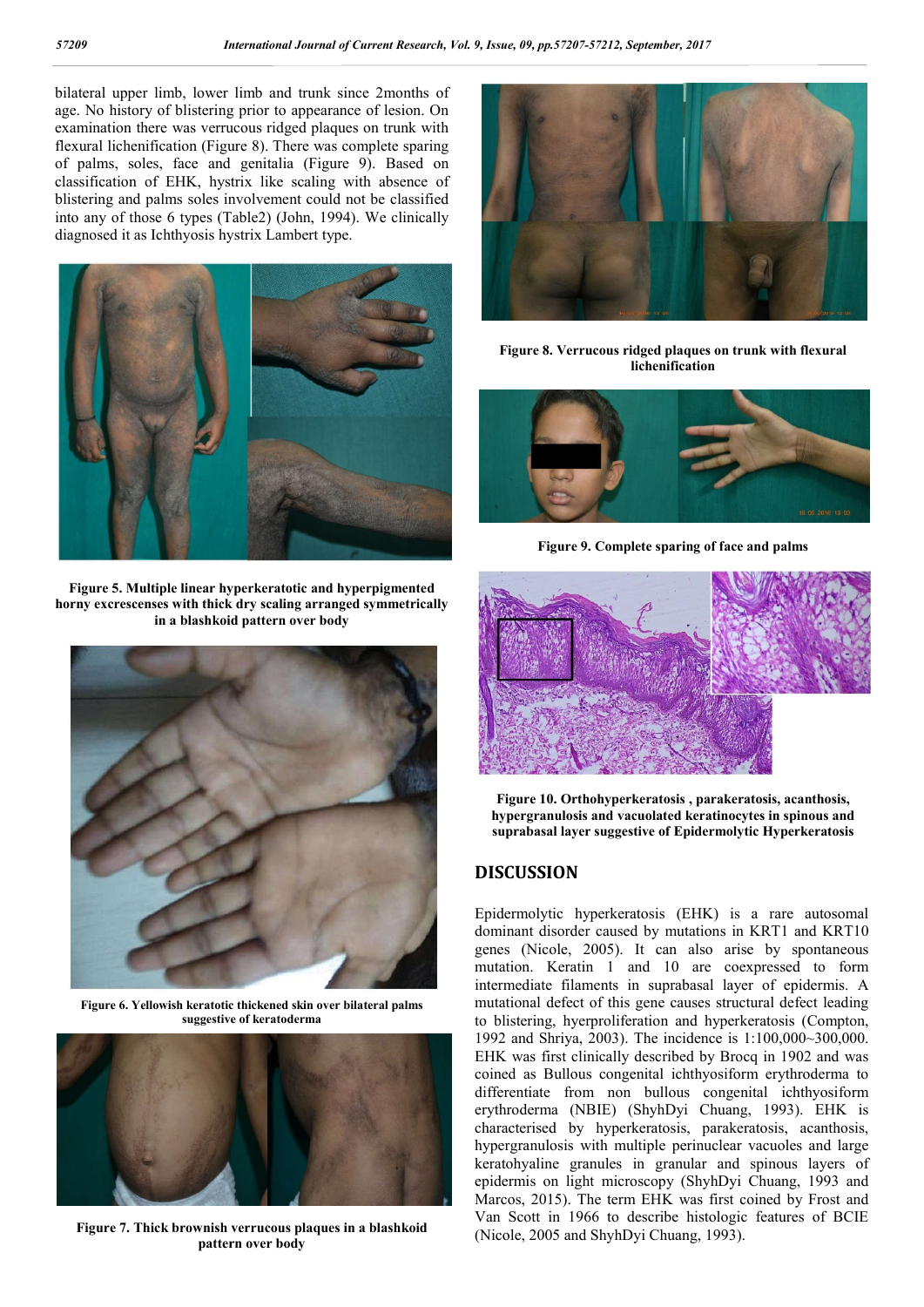| Case | Age /sex | Consan-<br>guinity       | Family<br>history        | Age of onset | Morphology                                                            | Distribution                              | Palms and soles<br>involvement         | Blistering               | Associated abnormality | Digiovana and Bale<br>EHK classification | Clinical diagnosis                                                  |
|------|----------|--------------------------|--------------------------|--------------|-----------------------------------------------------------------------|-------------------------------------------|----------------------------------------|--------------------------|------------------------|------------------------------------------|---------------------------------------------------------------------|
|      | 8/M      | $\pm$                    | $\overline{\phantom{a}}$ | 6 months     | Thick verrucous plaques<br>with cobblestone pattern                   | Generalised with<br>sparing of face       | $\overline{\phantom{a}}$               |                          |                        | $NPS -1$                                 | Bullous congenital<br>ichthyosiform erythroderma of<br><b>Brocq</b> |
|      | 5/M      | $+$                      | $\sim$                   | 10 days      | Superficial peeling of<br>skin with lichenification<br>over flexures  | Flexural with sparing<br>of face          | $+(diffuse$<br>keratoderma)            | $+$                      | short<br>stature       | $PS-1$                                   | Ichthyosis bullosa of Siemens                                       |
| 3    | 3/F      | $\overline{\phantom{a}}$ | $\sim$                   | 3 months     | Linear verrucous plaques                                              | Blashkoid with<br>sparing of face         | $+(diffuse$<br>keratoderma)            |                          |                        | <b>NA</b>                                | Ichthyosis hystrixCurth-<br>Macklin                                 |
|      | 2/F      | $\overline{\phantom{a}}$ |                          | months       | Linear verrucous plaques                                              | Blashkoid with<br>sparing of face         | $+$ (extension of<br>verrucous lesions | $\overline{\phantom{a}}$ |                        | NA                                       | Systematised verrucous<br>epidermal nevus                           |
|      | 12/M     |                          | . .                      | months       | Verrucous ridged plaques<br>on trunk with flexural<br>lichenification | Generalised with<br>flexural accentuation | $\overline{\phantom{a}}$               |                          |                        | NA                                       | Ichthyosis hystrix Lambert                                          |

### **Table 1**

**Table 2. (3)**

| Characteristic           | NPS-1       | NPS-2       | $NPS-3$                       | <b>PS-1</b> | <b>PS-2</b>            | <b>PS-3</b> |
|--------------------------|-------------|-------------|-------------------------------|-------------|------------------------|-------------|
| Palm/sole hyperkeratosis |             |             |                               |             |                        |             |
| Palm/sole surface        | Normal      | Normal      | Hyperlinear,<br>minimal scale | Smooth      | Smooth                 | Cerebriform |
| Digital contractures     |             |             |                               |             |                        |             |
| Scale                    | Hystrix     | Brown       | Fine, white                   | Mild        | White scale<br>to peel | Tan         |
| Distribution             | Generalized | Generalized | Generalized                   | Localized   | Generalized            | Generalized |
| Erythroderma             |             |             |                               |             |                        |             |
| Blistering               |             |             |                               | Localized   |                        | Neonatal    |

**Table 3. (16)**

| Clinical type     | Clinical Feature                                                                                         |
|-------------------|----------------------------------------------------------------------------------------------------------|
| Curth and macklin | Cobblestone, ridged hyperkeratotic plaques over large joints with symmetrical plaques present widespread |
|                   | on body. Severe palmoplantar involvement with fissuring                                                  |
| Lambert           | No blistering with sparing of palms, soles and face and spiny scales over body after 7 weeks of birth    |
| Bafverstedt       | Follicular hyperkeratosis with mild palmoplantar involvement                                             |
| Rhedyt            | Hyperkeratosis on face and limbs with hearing loss                                                       |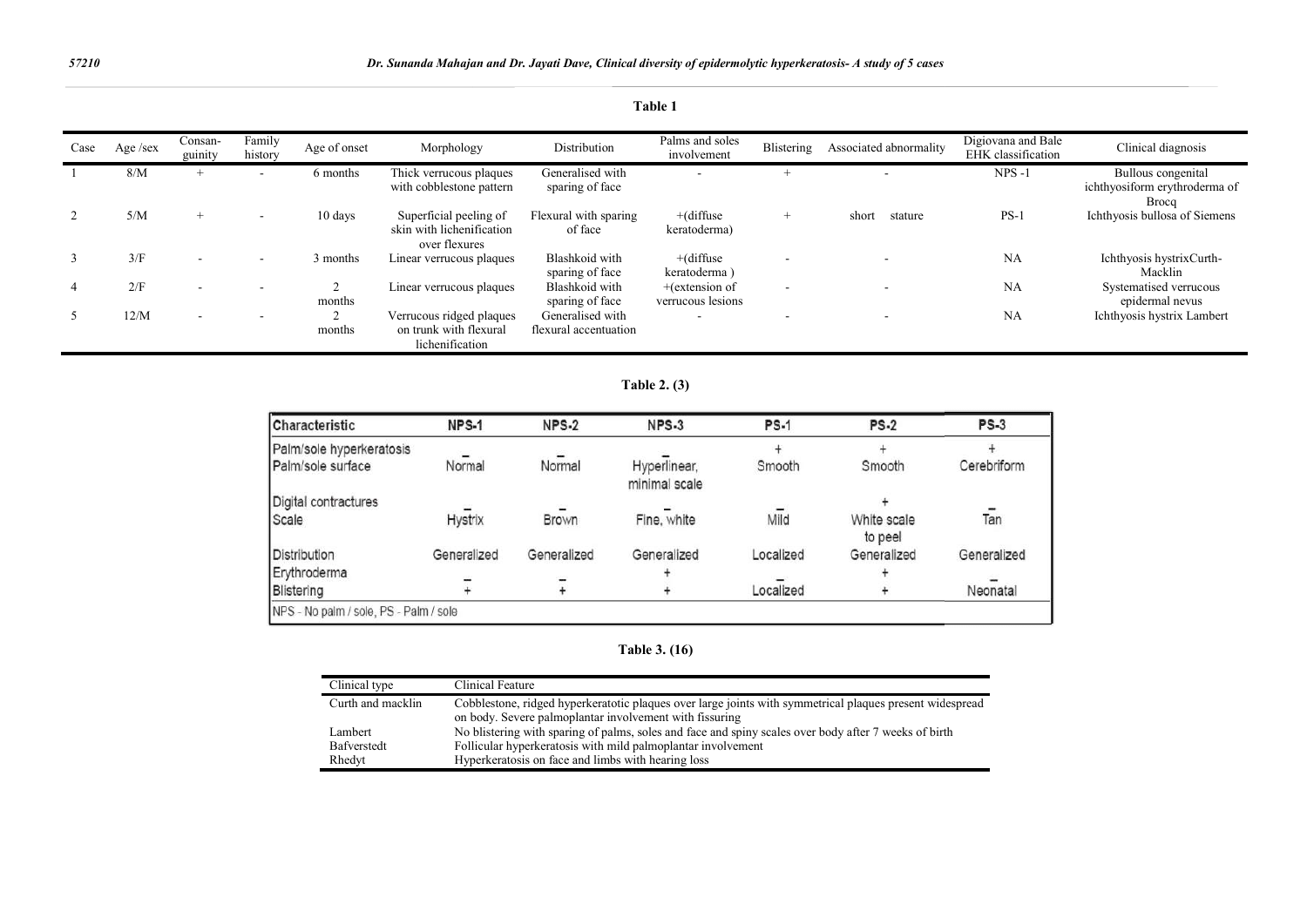Although the term has been coined for BCIE, it is not specific for it. It is seen in multiple conditions like keratinopathic ichthyotic disorders that include (Ichthyosis hystrix, Congenital reticular ichthyosiform erythroderma, Ichthyosis bullosa of Siemens), melanocytic nevi, normal oral mucosa, nevus comedonicus, white sponge nevus, seborrheic keratosis, squamous cell carcinoma, epidermolytic leucoplakia, actinic keratosis, dilated pore, pilar cysts (ShyhDyi Chuang, 1993 and Marcos Takeyoshi, 2015). Traupe *et al* described types of EHK ie BCIE of Brocq, IBS and Ichthyosis hystrix Curth and Macklin. In a study conducted by DiGiovanna and Bale (1994) proposed a classification of EHK as given below (John, 1994).

BCIE clinically presents with erythema and blisters which later get denuded to form superficial ulcerations more over flexures and trauma prone sites (Nicole, 2005). The blistering improves with age and is replaced by thick grayish blackish excrescences (Nicole, 2005). The scales have a quill-like (spiny) (Asher Ahmed Mashhood, 2009). Appearance (ichthyosis hystrix) hence also known as porcupine man. About 71% have presentation at birth and 94% by the first year of life (Martina Kucharekova, 2007). Hyperkeratosis of palms and soles is seen when associated with keratin 1 mutation as keratin 10 is not expressed on palms and soles (Martina Kucharekova, 2007). Sixty percent of BCIE have KRT1 mutations (Martina Kucharekova, 2007). Hair, nails and mucosa are usually normal. We found the case 1 in our series had similar findings with absence of palms and sole involvement and negative family history so likely having sporadic mutation of keratin 10. Ichthyosis bullosa of Siemens (IBS) is a milder variant of EHK first described by Hermann Werner Siemens in 1937 (Heiko Traupe, 1986). It is differentiated from BCIE by absence of erythroderma, localisation of dark grey hyperkeratotic skin to flexures and circumscribed areas of superficial peeling of skin known as 'Mauserungs phenomenon' or moulting (Heiko Traupe, 1986). It is also known as superficial epidermolytic ichthyosis due to presence of hyperkeratosis and vacuolar degeneration confined to stratum granulosum and upper part of stratum spinosum (Rajiv, 2006), unlike in BCIE it extends upto stratum basale (Gwang Seong, 1997), as the genetic defect involves keratin 2e which is expressed in differentiated cells of epidermis. Case 2 of the series had similar findings but the presence of palmoplantar keratoderma is a rare unique entity.

Ichthyosis hystrix is a term used for spiky verrucous hyperkeratotic skin (Sonya Márina, 2015). It includes systematized verrucous epidermal nevus, inflammatory linear verrucous epidermal nevus and disorders of keratinisation (Gwang Seong Choi, 1997). The condition was first described in the Lambert family in England in the early  $18<sup>th</sup>$  century. The verrucous epidermal nevus (VEN) is divided based on histology into epidermolytic hyperkeratosis and non epidermolytic hyperkeratosis. EHK is seen in very few cases of VEN ie 5% (Pollozhani Nora, 2016).

Non epidermolytic VEN shows hyperkeratosis, hypergranulosis, acanthosis, and papillomatosis with or without inflammation (Pollozhani Nora, 2016). In a study conducted by Tsubota *et al*. epidermal nevi with EHK histological features are associated with mutations in the genes encoding keratin 10 and keratin 1 and represent mosaic forms of BCIE (Akiko Tsubota, 2007). In addition to cutaneous mosaicism parents with epidermolytic epidermal nevi are also likely to have gonadal mosaicism and likely to produce

offsprings with BCIE indicating EHK as a important prognostic factor (Pollozhani Nora, 2016 and Sonya Márina, 2015). Case 4 of the series had linear verrucous lesions along Blashko's lines with extension to palm and soles suggestive of systematised verrucous epidermal nevus Ichthyosis hystrix is differentiated from BCIE of Brocq by absence of blistering and erythroderma and nevoid form. There are 4 types of Ichthtyis hystrix (Table 3) (Pragya, 2017). Based on features shown in table 3, case 3 had classic clinical findings with EHK and no family history suggestive of sporadic variant of Ichthyosis hystrix Curth and Macklin.

Case 5 of the series showed sparing of palms and soles, hyperkeratotic verrucous skin over body with absence of blistering suggestive of ichthyosis hystrix Lambert type. The most common complication in blistering disorders are foul smelling odour due to secondary bacterial infection, if untreated can cause sepsis. Also chances of fluid and electrolyte imbalance secondary to erythroderma is seen in infancy. There is no role for any therapeutic intervention, symptom reduction and prevention of complication is the mainstay. Also genetic counselling of the parents of affected infants should be done to plan further pregnancies and advise on prenatal testing as tonofilament clumps can be detected in epidermal cells in affected fetus (ShyhDyi Chuang, 1993). A regimen of daily bathing with antiseptic cleansers to reduce the bacterial load on skin with application of moisturisers at regular interval would keep the skin supple. Urea based moisturisers and alpha hydroxy acids help reduce hyperkeratosis. Keratolytic agents in the form of topical and oral such as Acitretin and Etretinate can be tried (Surajit Nayak, 2013). Topical agents on localised sites of hyperkeratosis such as in IBS can be used. However keratolytic agents reduce scaling but increases skin fragility and blistering thus should be used judiciously (ShyhDyi Chuang, 1993).

## **Conclusion**

EHK can have varying clinical presentations. Based on the clinical presentation it can be grouped into specific type most of the times. All extensive linear epidermal nevi should be biopsied and in case of EHK the parents should be given genetic counselling and offered prenatal diagnosis.

## **REFERENCES**

- Akiko Tsubota, Masashi Akiyama, Kaori Sakai, Maki Goto, Yukiko Nomura, Satomi Ando, Masataka Abe, Daisuke Sawamura and Hiroshi Shimizu; Keratin 1 Gene Mutation Detected in Epidermal Nevus with Epidermolytic Hyperkeratosis; The Society for Investigative Dermatology; (2007), Volume 127. 1371–1374
- Asher Ahmed Mashhood, Nadia Iftikhar, Zafar Iqbal Sheikh. Epidermolytic hyperkeratosis a histological hallmark in the diagnosis of bullous ichthyosiform erythroderma. *Journal of Pakistan Association of Dermatologists* 2009; 19: 168- 170
- Compton, J.G., Di Giovanna, J.J., Santucci, S.K., Kearns, K.S., Amos, C.I., Abangan, D.L., Korge, B.P., McBride, O.W., Steinert, P.M., Bale, S.J. 1992. Linkage of epidermolytic hyperkeratosis to the type II keratin gene cluster on chromosome 12q:Nat Genet. Jul;1(4):301-5.